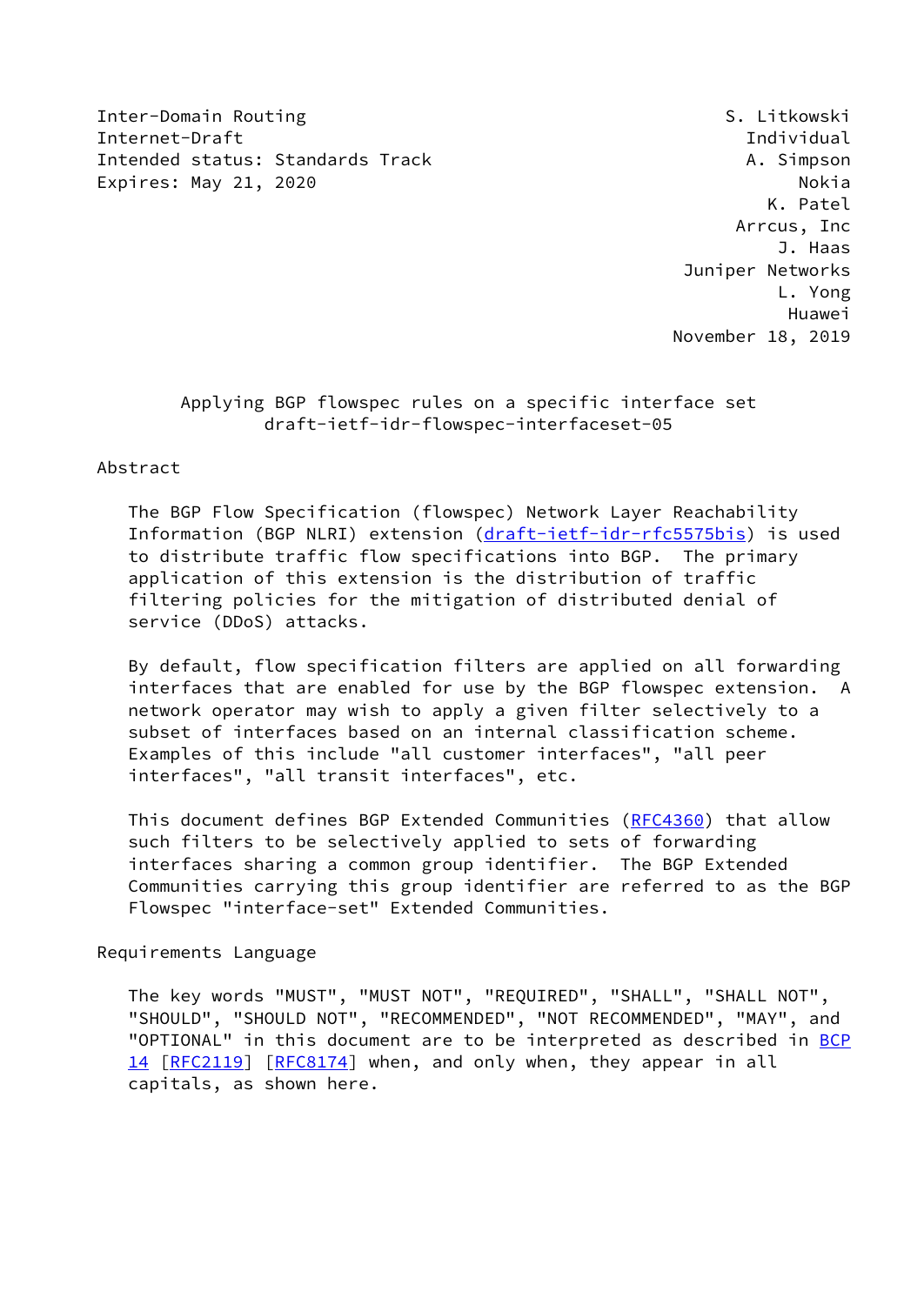| Internet-Draft | flowspec-interfaceset | November 2019 |
|----------------|-----------------------|---------------|
|----------------|-----------------------|---------------|

#### Status of This Memo

 This Internet-Draft is submitted in full conformance with the provisions of [BCP 78](https://datatracker.ietf.org/doc/pdf/bcp78) and [BCP 79](https://datatracker.ietf.org/doc/pdf/bcp79).

 Internet-Drafts are working documents of the Internet Engineering Task Force (IETF). Note that other groups may also distribute working documents as Internet-Drafts. The list of current Internet Drafts is at<https://datatracker.ietf.org/drafts/current/>.

 Internet-Drafts are draft documents valid for a maximum of six months and may be updated, replaced, or obsoleted by other documents at any time. It is inappropriate to use Internet-Drafts as reference material or to cite them other than as "work in progress."

This Internet-Draft will expire on May 21, 2020.

Copyright Notice

 Copyright (c) 2019 IETF Trust and the persons identified as the document authors. All rights reserved.

This document is subject to **[BCP 78](https://datatracker.ietf.org/doc/pdf/bcp78)** and the IETF Trust's Legal Provisions Relating to IETF Documents [\(https://trustee.ietf.org/license-info](https://trustee.ietf.org/license-info)) in effect on the date of publication of this document. Please review these documents carefully, as they describe your rights and restrictions with respect to this document. Code Components extracted from this document must include Simplified BSD License text as described in Section 4.e of the Trust Legal Provisions and are provided without warranty as described in the Simplified BSD License.

Table of Contents

|  | 2. Interface specific filtering using BGP flowspec 3 |  |  |  |  |  |  |  |  |  |
|--|------------------------------------------------------|--|--|--|--|--|--|--|--|--|
|  | $\frac{3}{2}$ . Interface-set extended community 5   |  |  |  |  |  |  |  |  |  |
|  | $\underline{4}$ . Scaling of per-interface rules 6   |  |  |  |  |  |  |  |  |  |
|  |                                                      |  |  |  |  |  |  |  |  |  |
|  |                                                      |  |  |  |  |  |  |  |  |  |
|  | 5.2. Inter-domain Considerations 6                   |  |  |  |  |  |  |  |  |  |
|  |                                                      |  |  |  |  |  |  |  |  |  |
|  |                                                      |  |  |  |  |  |  |  |  |  |
|  |                                                      |  |  |  |  |  |  |  |  |  |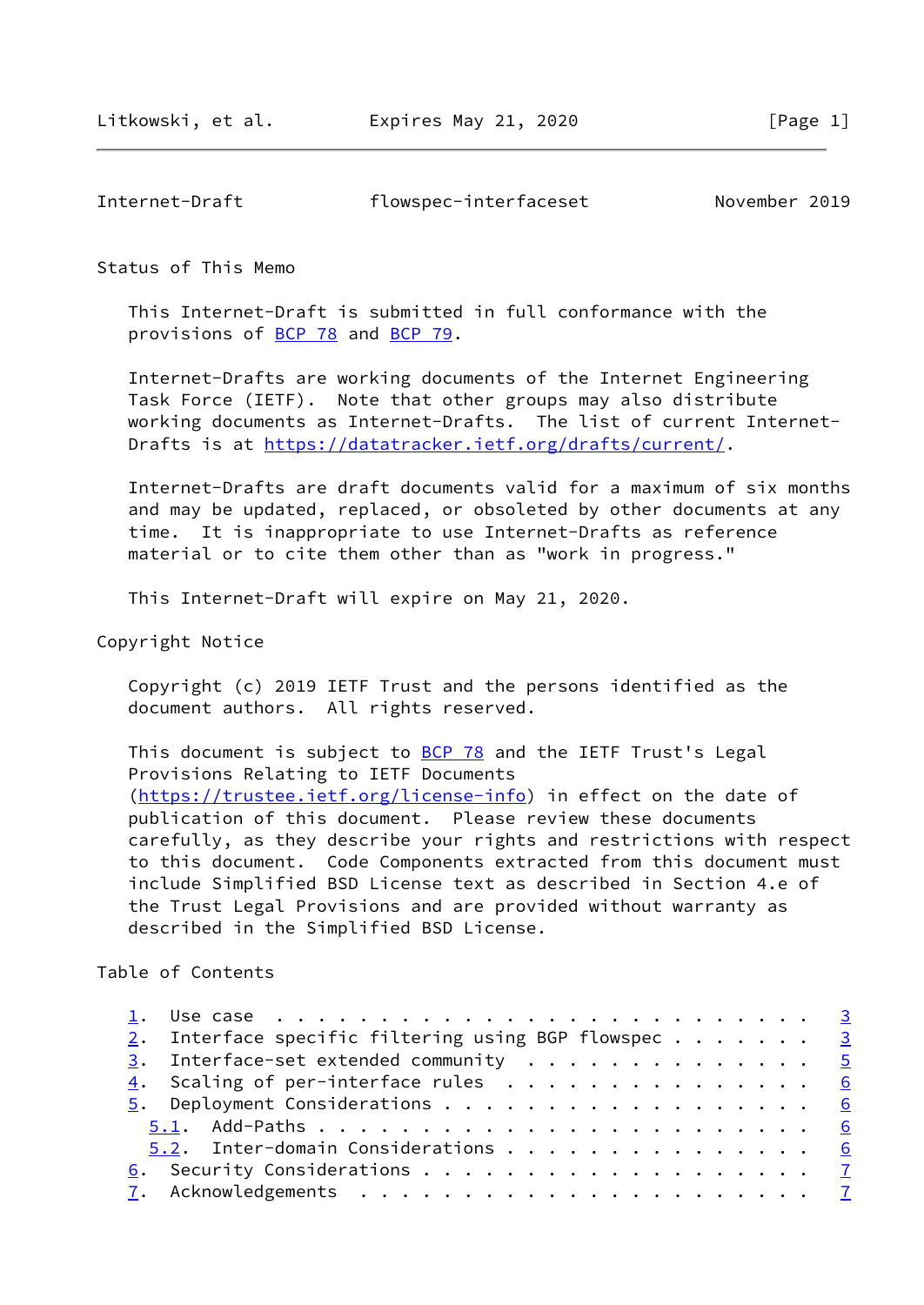| 8.1. FlowSpec Transitive Extended Communities 7     |  |
|-----------------------------------------------------|--|
| 8.2. FlowSpec Non-Transitive Extended Communities 7 |  |
| 8.3. FlowSpec interface-set Extended Community 8    |  |
| 8.4. Allocation Advice to IANA 8                    |  |

<span id="page-2-1"></span>

| Litkowski, et al. | Expires May 21, 2020  | $\lceil \text{Page } 2 \rceil$ |
|-------------------|-----------------------|--------------------------------|
|                   |                       |                                |
| Internet-Draft    | flowspec-interfaceset | November 2019                  |

| 9. Normative References $\ldots$ 8 |  |  |  |  |  |  |  |  |  |  |  |  |  |
|------------------------------------|--|--|--|--|--|--|--|--|--|--|--|--|--|
|                                    |  |  |  |  |  |  |  |  |  |  |  |  |  |

### <span id="page-2-0"></span>[1](#page-2-0). Use case

 While a network may provide connectivity to a homogenous class of users, it often provides connectivity to different groups of users. The nature of these different groups, and how they're classified, varies based on the purpose of the network. In an enterprise network, connectivity may exist between data centers, offices, and external connectivity. In a virtual private networking (VPN) network, it may consist of customers in different sites connected through a VPN, the provider core network, and external networks such as the Internet. In a traditional Internet service provider (ISP) network, the network may consist of points of presence (POPs), internal infrastructure networks, customer networks, peer networks, and transit networks.

 The BGP flowspec extension permits traffic filters to be distributed to routers throughout a network. However, these filters often should not be uniformly applied to all network interfaces. As an example, a rate-limiting filter applied to the SMTP protocol may be applied to customer networks, but not other networks. Similarly, a DDoS attack on the SSH protocol may be deemed appropriate to drop at upstream peering routers but not customer routers.

 By default, BGP flowspec filters are applied at all interfaces that permit flowspec filters to be installed. What is needed is a way to selectively apply those filters to subsets of interfaces in a network.

## <span id="page-2-2"></span>[2](#page-2-2). Interface specific filtering using BGP flowspec

 The uses case detailed above require application of different BGP flowspec rules on different sets of interfaces.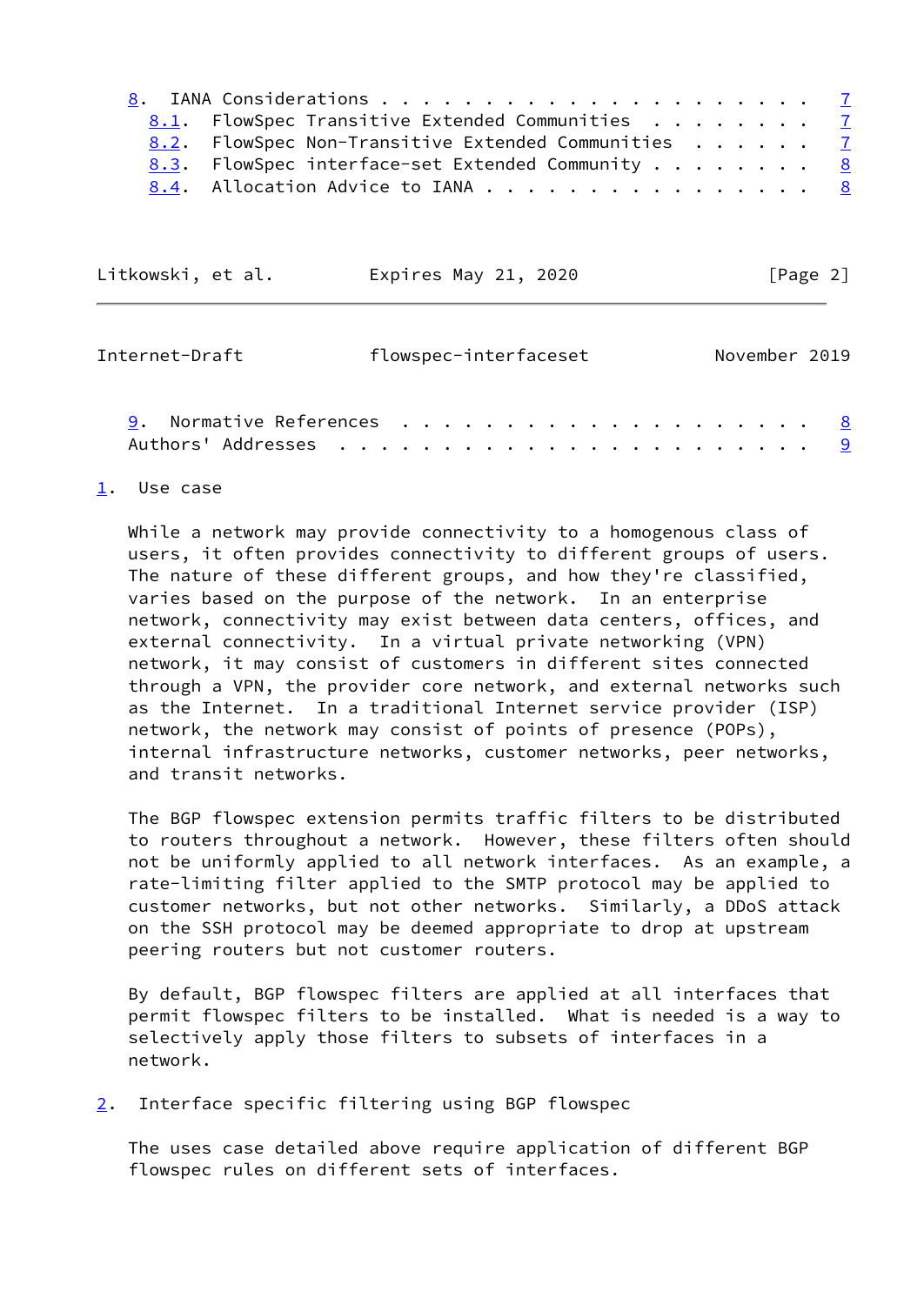We propose to introduce, within BGP flowspec, a traffic filtering scope that identifies a group of interfaces where a particular filter should be applied. Identification of interfaces within BGP flowspec will be done through group identifiers. A group identifier marks a set of interfaces sharing a common administrative property. Like a BGP community, the group identifier itself does not have any significance. It is up to the network administrator to associate a particular meaning to a group identifier value (e.g. group ID#1 associated to Internet customer interfaces). The group identifier is a local interface property. Any interface may be associated with one or more group identifiers using manual configuration.

| Expires May 21, 2020<br>Litkowski, et al. | [Page 3] |
|-------------------------------------------|----------|
|-------------------------------------------|----------|

Internet-Draft flowspec-interfaceset November 2019

 When a filtering rule advertised through BGP flowspec must be applied only to particular sets of interfaces, the BGP flowspec BGP UPDATE will contain the identifiers associated with the relevant sets of interfaces. In addition to the group identifiers, it will also contain the direction the filtering rule must be applied in (see [Section 3](#page-4-0)).

 Configuration of group identifiers associated to interfaces may change over time. An implementation MUST ensure that the filtering rules (learned from BGP flowspec) applied to a particular interface are always updated when the group identifier mapping is changing.

As an example, we can imagine the following design :

- o Internet customer interfaces are associated with group-identifier 1.
- o VPN customer interfaces are associated with group-identifier 2.
- o All customer interfaces are associated with group-identifier 3.
- o Peer interfaces are associated with group-identifier 4.
- o Transit interfaces are associated with group-identifier 5.
- o All external provider interfaces are associated with group identifier 6.
- o All interfaces are associated with group-identifier 7.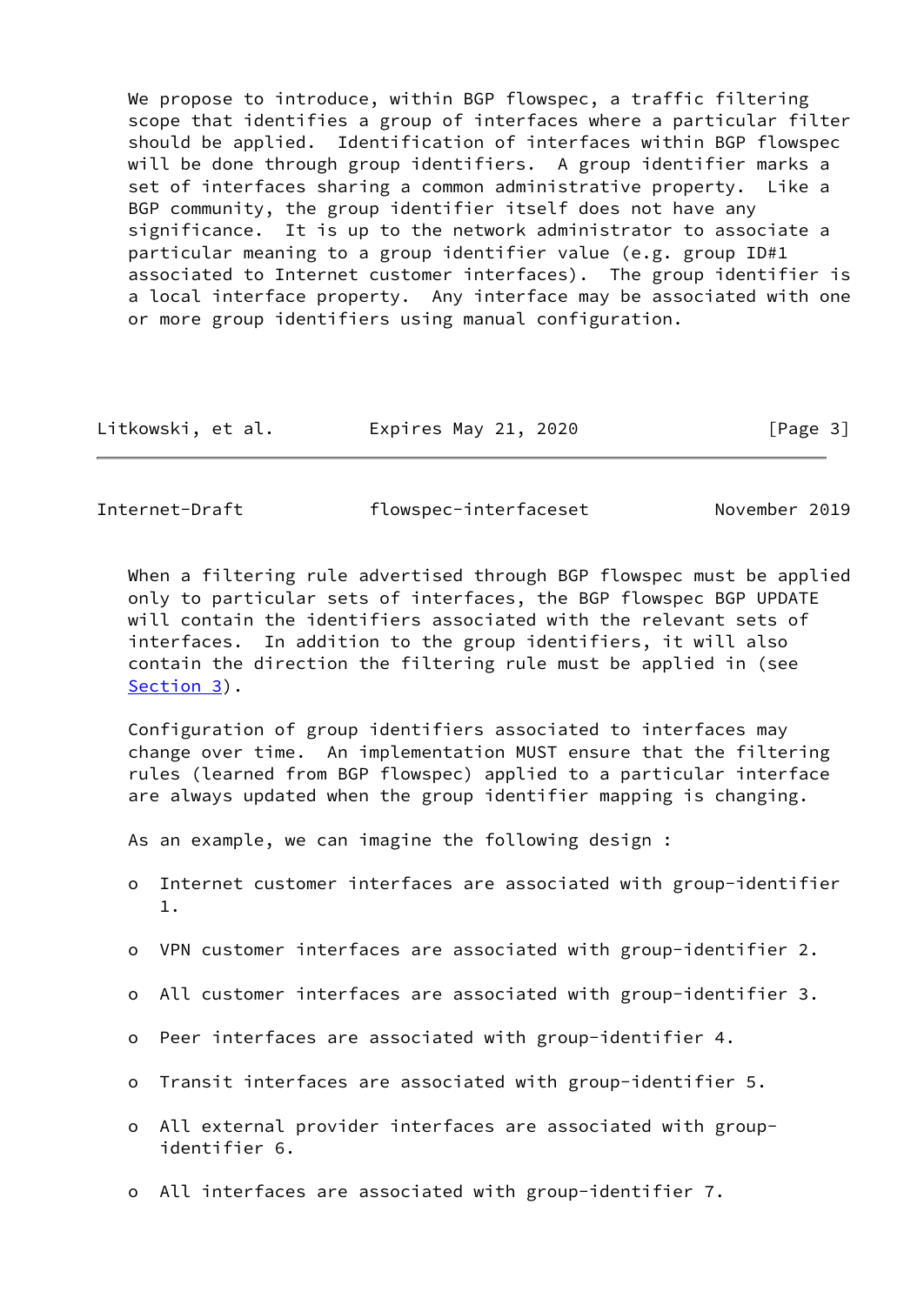If the service provider wants to deploy a specific inbound filtering on external provider interfaces only, the provider can send the BGP flow specification using group-identifier 6 for the inbound direction.

 There are some cases where nodes are dedicated to specific functions (Internet peering, Internet Edge, VPN Edge, Service Edge ...), in this kind of scenario, there is an interest for a constrained distribution of filtering rules that are using the interface specific filtering. Without the constrained route distribution, all nodes will received all the filters even if they are not interested in those filters. Constrained route distribution of flowspec filters would allow for a more optimized distribution.

Litkowski, et al. Expires May 21, 2020 [Page 4]

<span id="page-4-1"></span>Internet-Draft flowspec-interfaceset November 2019

<span id="page-4-0"></span>[3](#page-4-0). Interface-set extended community

 This document proposes a new BGP Route Target extended community called the "flowspec interface-set". This document expands the definition of the Route Target extended community to allow a new value of high order octet (Type field) to be 0x07 for the transitive flowspec interface-set extended community, or 0x47 for the non transitive flowspec interface-set extended community. These are in addition to the values specified in [\[RFC4360](https://datatracker.ietf.org/doc/pdf/rfc4360)].

This new BGP Route Target extended community is encoded as follows :

0 1 2 3 0 1 2 3 4 5 6 7 8 9 0 1 2 3 4 5 6 7 8 9 0 1 2 3 4 5 6 7 8 9 0 1 +-+-+-+-+-+-+-+-+-+-+-+-+-+-+-+-+-+-+-+-+-+-+-+-+-+-+-+-+-+-+-+-+ | 0x07 or 0x47 | 0x02 | Autonomous System Number +-+-+-+-+-+-+-+-+-+-+-+-+-+-+-+-+-+-+-+-+-+-+-+-+-+-+-+-+-+-+-+-+ AS Number (cont.)  $|0|1|$  Group Identifier | +-+-+-+-+-+-+-+-+-+-+-+-+-+-+-+-+-+-+-+-+-+-+-+-+-+-+-+-+-+-+-+-+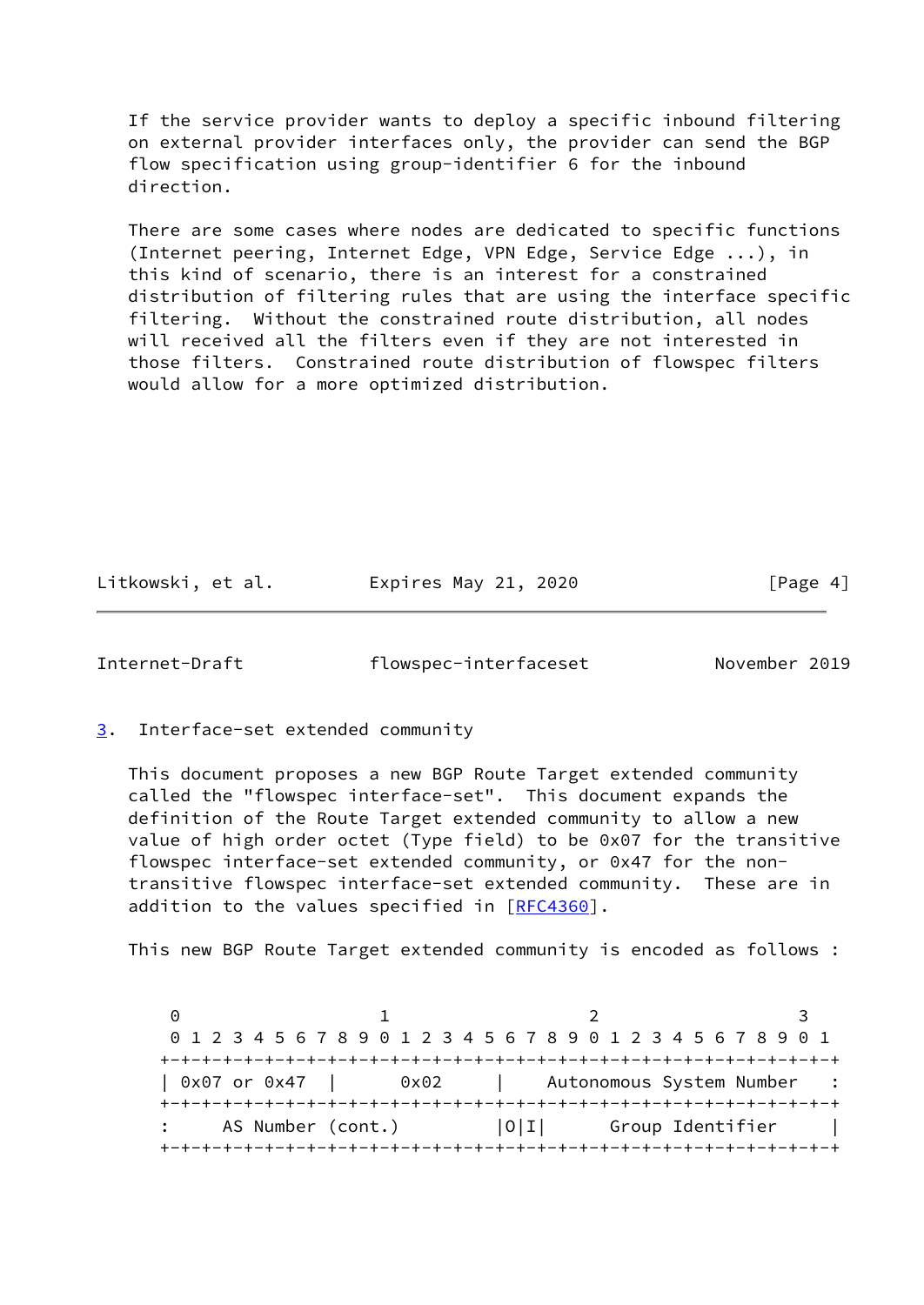The flags are :

- o O : if set, the flow specification rule MUST be applied in outbound direction to the interface set referenced by the following group-identifier.
- o I : if set, the flow specification rule MUST be applied in inbound direction to the interface set referenced by the following group identifier.

 Both flags can be set at the same time in the interface-set extended community leading to flow rule to be applied in both directions. An interface-set extended community with both flags set to zero MUST be treated as an error and as consequence, the flowspec update MUST be discarded. As having no direction indicated as no sense, there is no need to propagate the filter informations in the network.

The Group Identifier is encoded as a 14-bit number, values 0..16383.

 Multiple instances of the interface-set extended community may be present in a BGP update. This may occur if the flowspec rule needs to be applied to multiple sets of interfaces.

 Multiple instances of the extended community in a BGP update MUST be interpreted as a "OR" operation. For example, if a BGP UPDATE

| Litkowski, et al. | Expires May 21, 2020 | [Page 5] |
|-------------------|----------------------|----------|
|-------------------|----------------------|----------|

<span id="page-5-1"></span>

| Internet-Draft | flowspec-interfaceset | November 2019 |  |
|----------------|-----------------------|---------------|--|
|----------------|-----------------------|---------------|--|

 contains two interface-set extended communities with group ID 1 and group ID 2, the filter would need to be installed on interfaces belonging to Group ID 1 or Group ID 2.

 Similar to using a Route Target extended community, route distribution of flowspec NLRI with interface-set extended communities may be subject to constrained distribution as defined in [\[RFC4684](https://datatracker.ietf.org/doc/pdf/rfc4684)].

### <span id="page-5-0"></span>[4](#page-5-0). Scaling of per-interface rules

 In the absence of an interface-set extended community, a flowspec filter is applied to all flowspec enabled interfaces. When interface-set extended communities are present, different interfaces may have different filtering rules, with different terms and actions. These differing rules may make it harder to share forwarding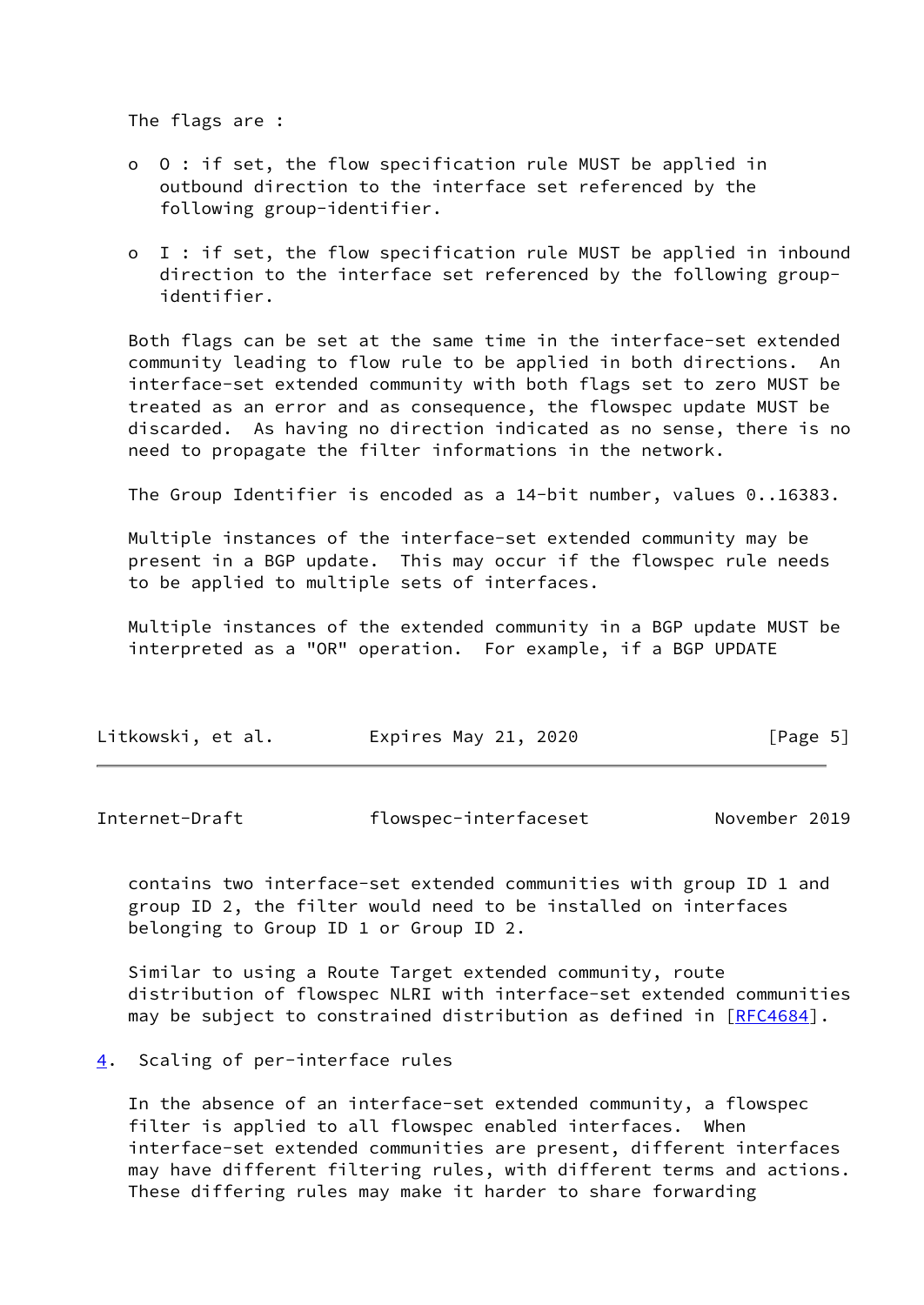instructions within the forwarding plane.

 Flowspec implementations supporting the interface-set extended community SHOULD take care to minimize the scaling impact in such circumstances. How this is accomplished is out of the scope of this document.

<span id="page-6-0"></span>[5](#page-6-0). Deployment Considerations

# <span id="page-6-1"></span>[5.1](#page-6-1). Add-Paths

 There are some cases where a particular BGP flowspec NLRI may be advertised to different interface groups with a different action. For example, a service provider may want to discard all ICMP traffic from customer interfaces to infrastructure addresses and want to rate-limit the same traffic when it comes from some internal platforms. These particular cases require ADD-PATH ([\[RFC7911](https://datatracker.ietf.org/doc/pdf/rfc7911)]) to be deployed in order to ensure that all paths (NLRI+interface-set group id+actions) are propagated within the BGP control plane. Without ADD-PATH, only a single "NLRI+interface-set group-id+actions" will be propagated, so some filtering rules will never be applied.

# <span id="page-6-2"></span>[5.2](#page-6-2). Inter-domain Considerations

 The Group Identifier used by the interface-set extended community has local significance to its provisioning Autonomous System. While [\[I-D.ietf-idr-rfc5575bis](#page-8-3)] permits inter-as advertisement of flowspec NLRI, care must be taken to not accept these communities when they would result in unacceptable filtering policies.

 Filtering of interface-set extended communities at Autonomous System border routers (ASBRs) may thus be desirable.

| Litkowski, et al. | Expires May 21, 2020 | [Page 6] |
|-------------------|----------------------|----------|
|                   |                      |          |

<span id="page-6-4"></span>

Internet-Draft flowspec-interfaceset November 2019

 Note that the default behavior without the interface-set feature would to have been to install the flowspec filter on all flowspec enabled interfaces.

<span id="page-6-3"></span>[6](#page-6-3). Security Considerations

 This document extends the Security Considerations of [\[I-D.ietf-idr-rfc5575bis](#page-8-3)] by permitting flowspec filters to be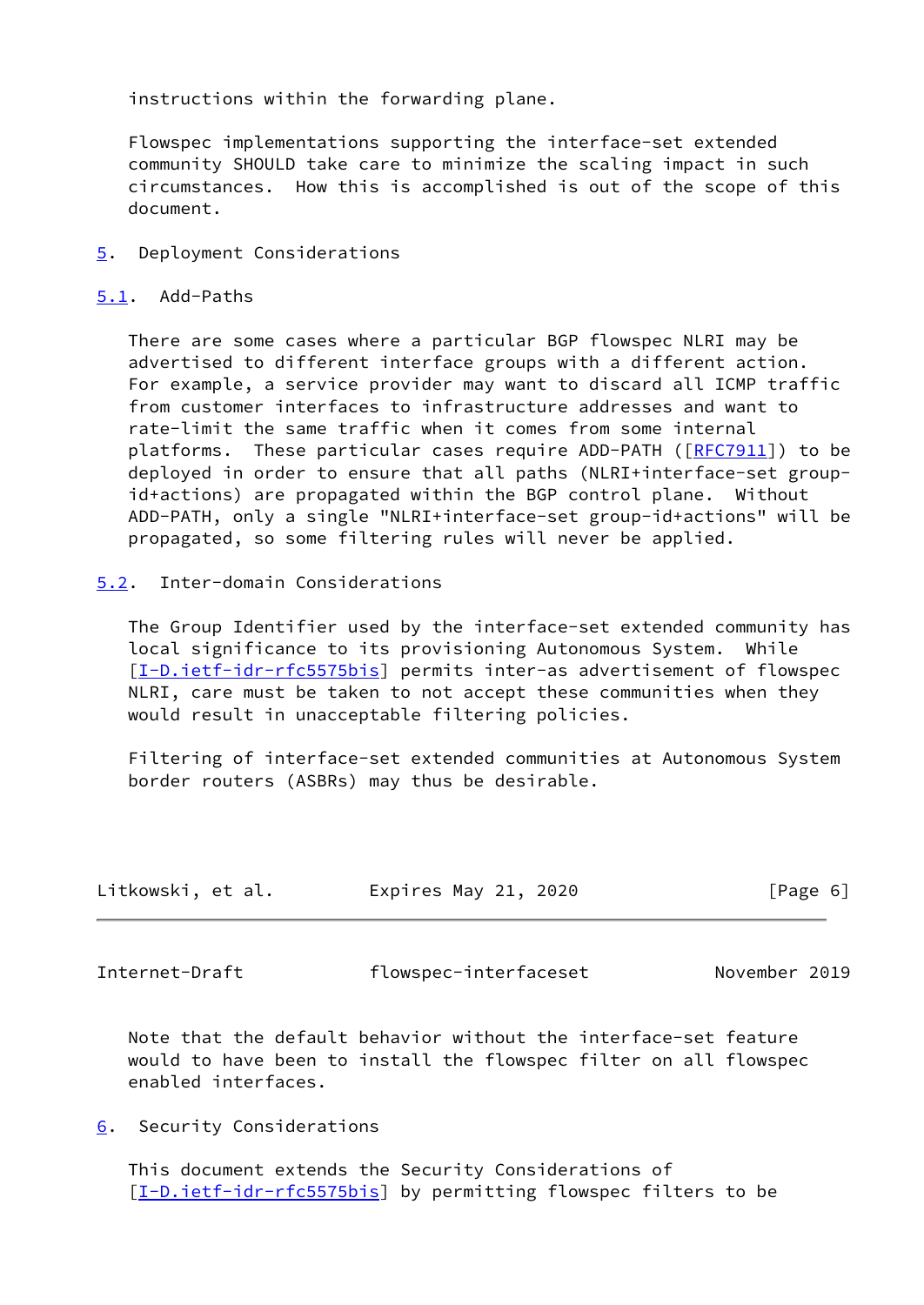selectively applied to subsets of network interfaces in a particular direction. Care must be taken to not permit the inadvertant manipulation of the interface-set extended community to bypass expected traffic manipulation.

<span id="page-7-0"></span>[7](#page-7-0). Acknowledgements

 Authors would like to thanks Wim Hendrickx and Robert Raszuk for their valuable comments.

- <span id="page-7-1"></span>[8](#page-7-1). IANA Considerations
- <span id="page-7-2"></span>[8.1](#page-7-2). FlowSpec Transitive Extended Communities

 This document requests a new type from the "BGP Transitive Extended Community Types" extended community registry from the First Come First Served range. This type name shall be 'FlowSpec Transitive Extended Communities'. IANA has assigned the value 0x07 to this type.

 This document requests creation of a new registry called "FlowSpec Transitive Extended Community Sub-Types". This registry contains values of the second octet (the "Sub-Type" field) of an extended community when the value of the first octet (the "Type" field) is the value allocated in this document. The registration procedure for values in this registry shall be First Come First Served.

<span id="page-7-3"></span>[8.2](#page-7-3). FlowSpec Non-Transitive Extended Communities

 This document requests a new type from the "BGP Non-Transitive Extended Community Types" extended community registry from the First Come First Served range. This type name shall be 'FlowSpec Non- Transitive Extended Communities'. IANA has assigned the value 0x47 to this type.

 This document requests creation of a new registry called "FlowSpec Non-Transitive Extended Community Sub-Types". This registry contains values of the second octet (the "Sub-Type" field) of an extended community when the value of the first octet (the "Type" field) is the

| Litkowski, et al. | Expires May 21, 2020 | [Page 7] |
|-------------------|----------------------|----------|
|-------------------|----------------------|----------|

<span id="page-7-4"></span>Internet-Draft flowspec-interfaceset November 2019

value allocated in this document. The registration procedure for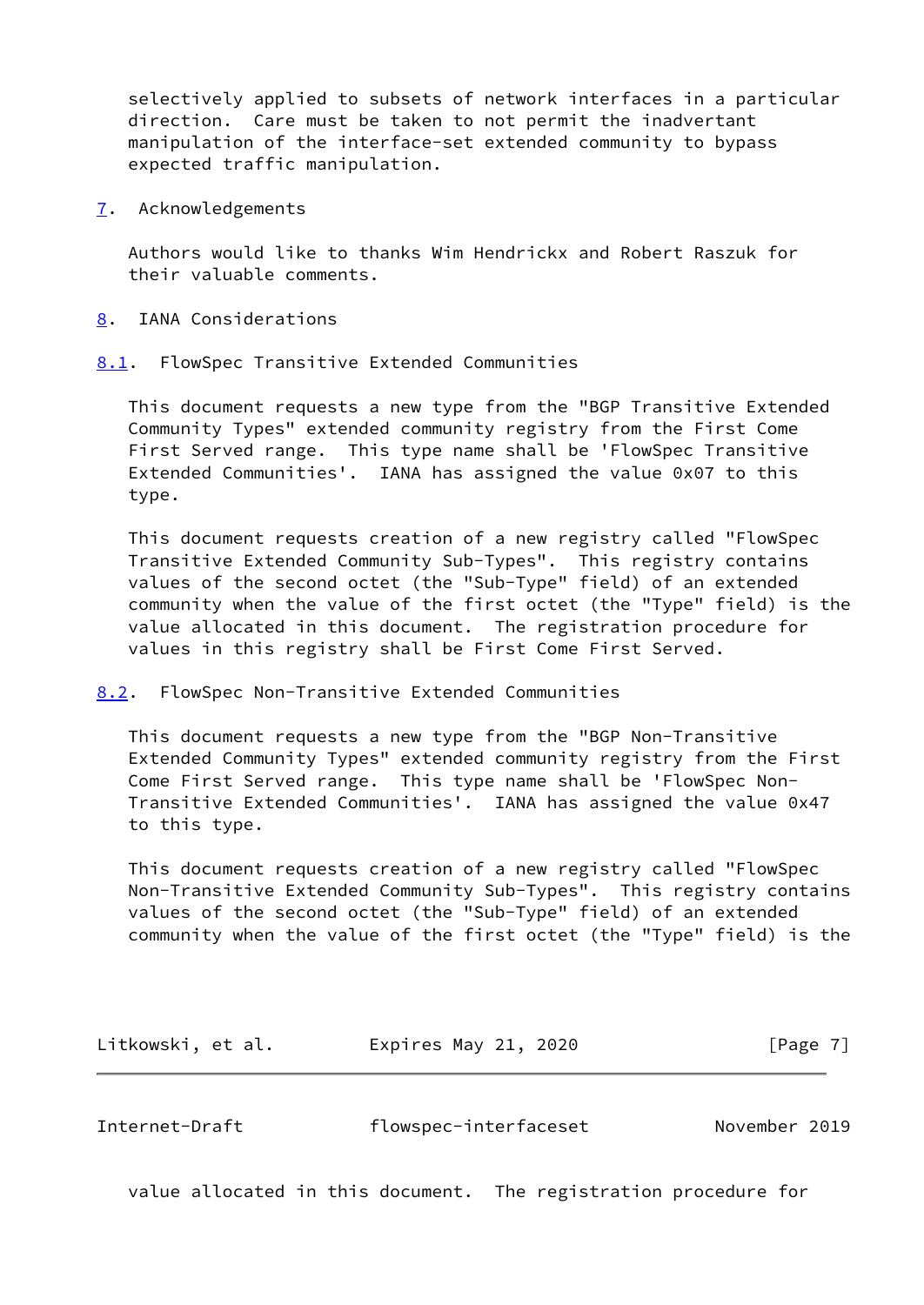values in this registry shall be First Come First Served.

<span id="page-8-0"></span>[8.3](#page-8-0). FlowSpec interface-set Extended Community

Within the two new registries above, this document requests a new subtype (suggested value 0x02). This sub-type shall be named "interface-set", with a reference to this document.

<span id="page-8-1"></span>[8.4](#page-8-1). Allocation Advice to IANA

 IANA is requested to allocate the values of the FlowSpec Transitive and Non-Transitive Extended Communities such that their values are identical when ignoring the second high-order bit (Transitive). See [section 2](#page-2-2), [[RFC4360\]](https://datatracker.ietf.org/doc/pdf/rfc4360).

 It is suggested to IANA that, when possible, allocations from the FlowSpec Transitive/Non-Transitive Extended Community Sub-Types registries are made for transitive or non-transitive versions of features [\(section 2,](#page-2-2) [\[RFC4360](https://datatracker.ietf.org/doc/pdf/rfc4360)]) that their code point in both registries is identical.

<span id="page-8-2"></span>[9](#page-8-2). Normative References

<span id="page-8-3"></span> [I-D.ietf-idr-rfc5575bis] Loibl, C., Hares, S., Raszuk, R., McPherson, D., and M. Bacher, "Dissemination of Flow Specification Rules", [draft-ietf-idr-rfc5575bis-17](https://datatracker.ietf.org/doc/pdf/draft-ietf-idr-rfc5575bis-17) (work in progress), June 2019.

- [RFC2119] Bradner, S., "Key words for use in RFCs to Indicate Requirement Levels", [BCP 14](https://datatracker.ietf.org/doc/pdf/bcp14), [RFC 2119](https://datatracker.ietf.org/doc/pdf/rfc2119), DOI 10.17487/RFC2119, March 1997, <[https://www.rfc-editor.org/info/rfc2119>](https://www.rfc-editor.org/info/rfc2119).
- [RFC4360] Sangli, S., Tappan, D., and Y. Rekhter, "BGP Extended Communities Attribute", [RFC 4360,](https://datatracker.ietf.org/doc/pdf/rfc4360) DOI 10.17487/RFC4360, February 2006, <<https://www.rfc-editor.org/info/rfc4360>>.
- [RFC4684] Marques, P., Bonica, R., Fang, L., Martini, L., Raszuk, R., Patel, K., and J. Guichard, "Constrained Route Distribution for Border Gateway Protocol/MultiProtocol Label Switching (BGP/MPLS) Internet Protocol (IP) Virtual Private Networks (VPNs)", [RFC 4684](https://datatracker.ietf.org/doc/pdf/rfc4684), DOI 10.17487/RFC4684, November 2006, <<https://www.rfc-editor.org/info/rfc4684>>.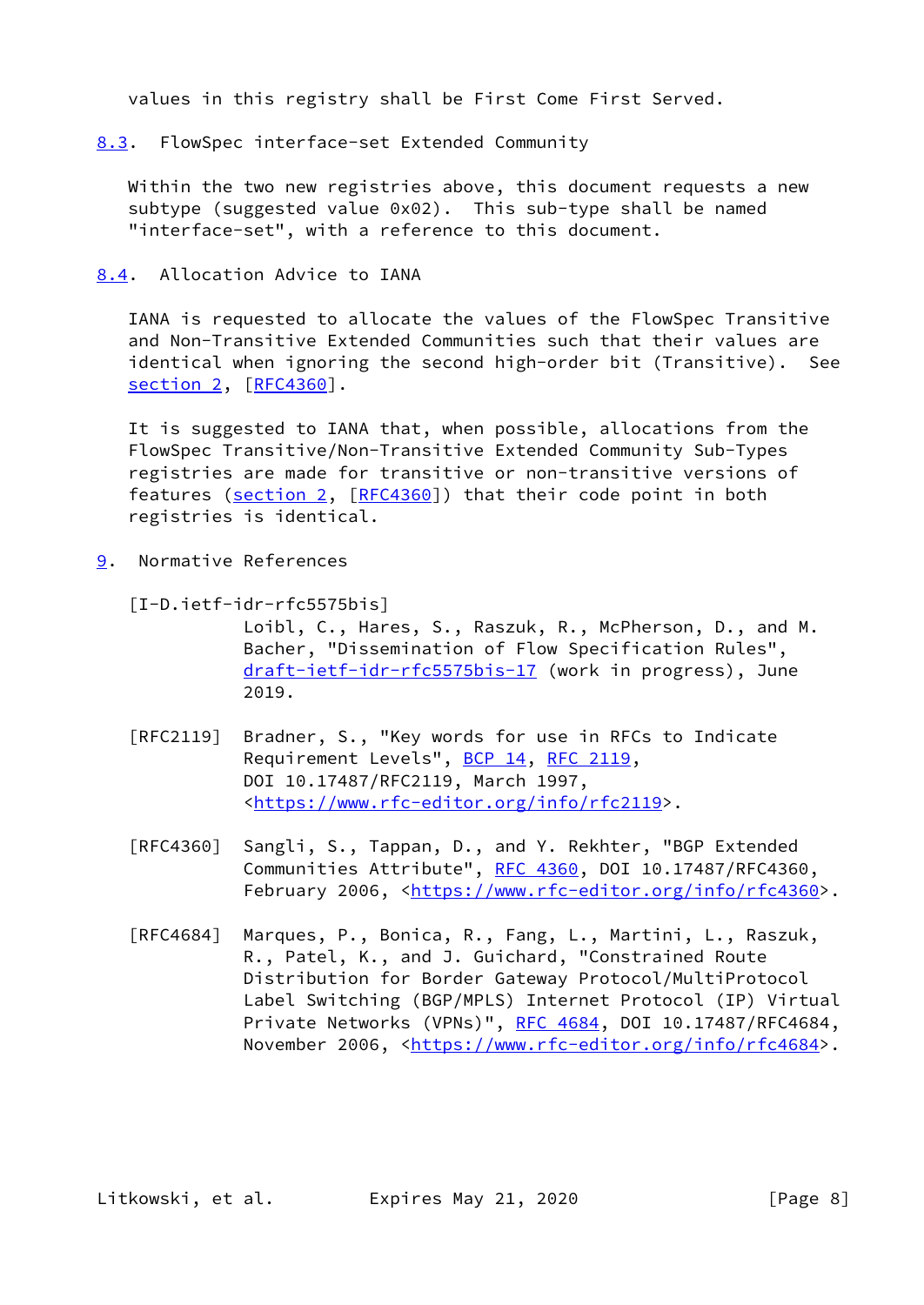<span id="page-9-0"></span>

- [RFC7911] Walton, D., Retana, A., Chen, E., and J. Scudder, "Advertisement of Multiple Paths in BGP", [RFC 7911](https://datatracker.ietf.org/doc/pdf/rfc7911), DOI 10.17487/RFC7911, July 2016, <[https://www.rfc-editor.org/info/rfc7911>](https://www.rfc-editor.org/info/rfc7911).
- [RFC8174] Leiba, B., "Ambiguity of Uppercase vs Lowercase in [RFC](https://datatracker.ietf.org/doc/pdf/rfc2119) [2119](https://datatracker.ietf.org/doc/pdf/rfc2119) Key Words", [BCP 14](https://datatracker.ietf.org/doc/pdf/bcp14), [RFC 8174,](https://datatracker.ietf.org/doc/pdf/rfc8174) DOI 10.17487/RFC8174, May 2017, [<https://www.rfc-editor.org/info/rfc8174](https://www.rfc-editor.org/info/rfc8174)>.

Authors' Addresses

 Stephane Litkowski Individual

Email: slitkows.ietf@gmail.com

 Adam Simpson Nokia

Email: adam.1.simpson@nokia.com

 Keyur Patel Arrcus, Inc

Email: keyur@arrcus.com

 Jeffrey Haas Juniper Networks

Email: jhaas@juniper.net

 Lucy Yong Huawei

Email: lucy.yong@huawei.com